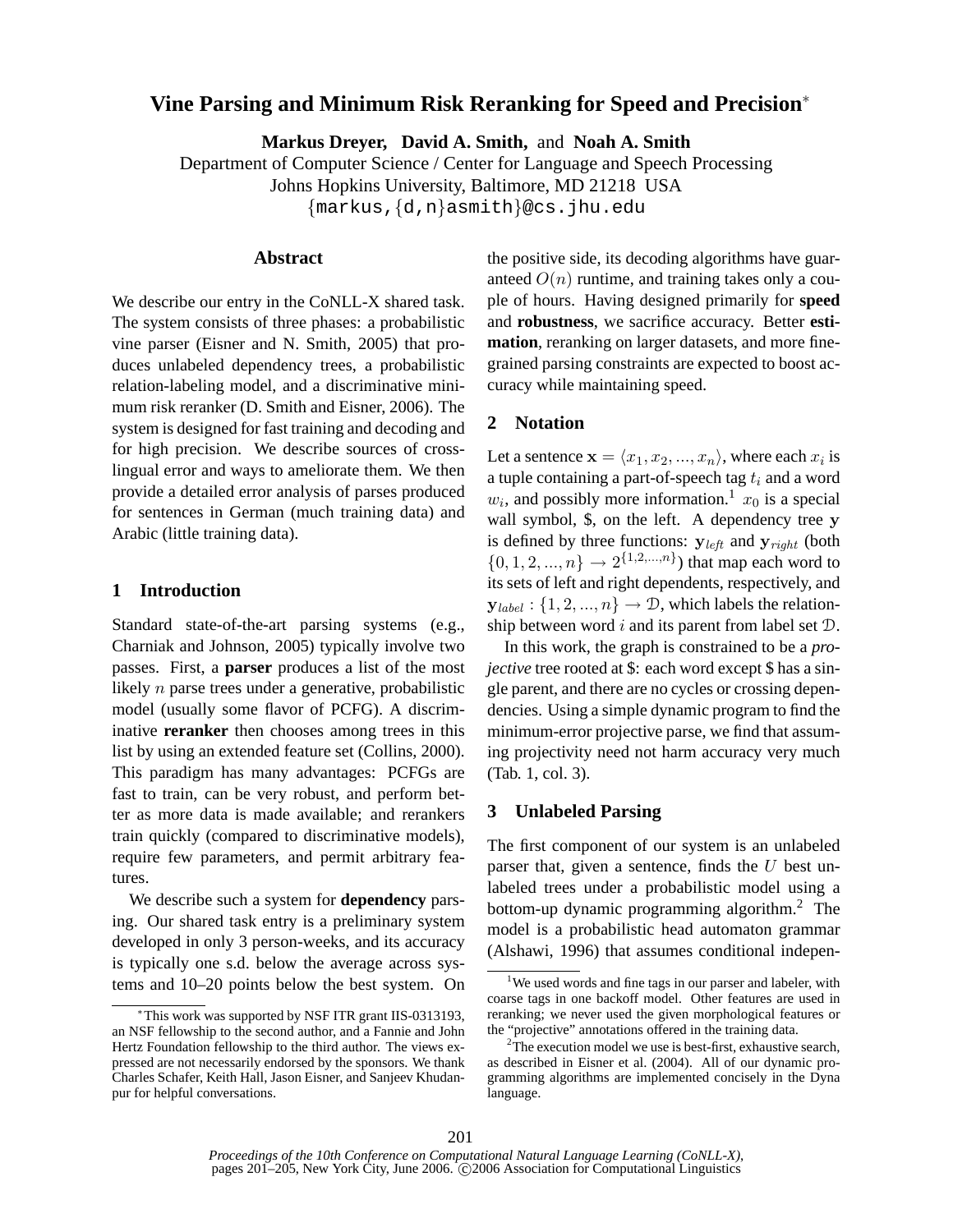|            | 20.best unlabeled oracle<br>(Be, Br) Vine oracle<br>projective oracle |   |       |      |        |                  | unlabeled, reranked | 20 + SO.best labeled oracle<br>reranked (labeled)<br>$\displaystyle \frac{1}{\sqrt{1-\frac{1}{2}}}\int_{\partial c_{S_{\ell}}}$ |      |             | (non-s uni, precision)<br>(non-s uni recall) |      |      |
|------------|-----------------------------------------------------------------------|---|-------|------|--------|------------------|---------------------|---------------------------------------------------------------------------------------------------------------------------------|------|-------------|----------------------------------------------|------|------|
|            |                                                                       |   |       |      |        | 1-best unlabeled |                     |                                                                                                                                 |      |             |                                              |      |      |
|            |                                                                       |   |       |      |        |                  |                     |                                                                                                                                 |      | (unlabeled) |                                              |      |      |
|            |                                                                       |   |       |      |        |                  |                     |                                                                                                                                 |      |             |                                              |      |      |
| Arabic     | 10                                                                    | 4 | 99.8  | 90.7 | 71.5   | 68.1             | 68.7                | 59.7                                                                                                                            | 52.0 | 53.4        | 68.5                                         | 63.4 | 76.0 |
| Bulgarian  | 5                                                                     | 4 | 99.6  | 90.7 | 86.4   | 80.1             | 80.5                | 85.1                                                                                                                            | 73.0 | 74.8        | 82.0                                         | 74.3 | 86.3 |
| Chinese    | 4                                                                     | 4 | 100.0 | 93.1 | 89.9   | 79.4             | 77.7                | 88.6                                                                                                                            | 72.6 | 71.6        | 77.6                                         | 61.4 | 80.8 |
| Czech      | 6                                                                     | 4 | 97.8  | 90.5 | 79.2   | 70.3             | 71.5                | 72.8                                                                                                                            | 58.1 | 60.5        | 70.7                                         | 64.8 | 75.7 |
| Danish     | 5                                                                     | 4 | 99.2  | 91.4 | 84.6   | 77.7             | 78.6                | 79.3                                                                                                                            | 65.5 | 66.6        | 77.5                                         | 71.4 | 83.4 |
| Dutch      | 6                                                                     | 5 | 94.6  | 88.3 | 77.5   | 67.9             | 68.8                | 73.6                                                                                                                            | 59.4 | 61.6        | 68.3                                         | 60.4 | 73.0 |
| German     | 8                                                                     | 7 | 98.8  | 90.9 | 83.4   | 75.5             | 76.2                | 82.3                                                                                                                            | 70.1 | 71.0        | 77.0                                         | 70.2 | 82.9 |
| Japanese   | $\overline{4}$                                                        | 1 | 99.2  | 92.2 | 90.7   | 86.3             | 85.1                | 89.4                                                                                                                            | 81.6 | 82.9        | 86.0                                         | 68.5 | 91.5 |
| Portuguese | 5                                                                     | 5 | 98.8  | 91.5 | 85.9   | 81.4             | 82.5                | 83.7                                                                                                                            | 73.4 | 75.3        | 82.4                                         | 76.2 | 87.0 |
| Slovene    | 6                                                                     | 4 | 98.5  | 91.7 | 80.5   | 72.0             | 73.3                | 72.8                                                                                                                            | 57.5 | 58.7        | 72.9                                         | 66.3 | 78.5 |
| Spanish    | 5                                                                     | 6 | 100.0 | 91.2 | 77.3   | 71.5             | 72.6                | 74.9                                                                                                                            | 66.2 | 67.6        | 72.9                                         | 69.3 | 80.7 |
| Swedish    | 4                                                                     | 5 | 99.7  | 94.0 | 87.5   | 79.3             | 79.6                | 81.0                                                                                                                            | 65.5 | 67.6        | 79.5                                         | 72.6 | 83.3 |
| Turkish    | 6                                                                     | 1 | 98.6  | 89.5 | 73.0   | 61.0             | 61.8                | 64.4                                                                                                                            | 44.9 | 46.1        | 60.5                                         | 48.5 | 61.6 |
|            |                                                                       |   |       |      | parser |                  | reranker            | labeler                                                                                                                         |      | reranker    |                                              |      |      |
|            | 1                                                                     | 2 | 3     | 4    | 5      | 6                | 7                   | 8                                                                                                                               | 9    | 10          | 11                                           | 12   | 13   |

Table 1: Parameters and performance on test data.  $B_\ell$  and  $B_r$  were chosen to retain 90% of dependencies in training data. We show oracle, 1-best, and reranked performance on the test set at different stages of the system. Boldface marks oracle performance that, given perfect downstream modules, would supercede the best system. Italics mark the few cases where the reranker increased error rate. Columns 8–10 show labeled accuracy; column 10 gives the final shared task evaluation scores.

dence between the left yield and the right yield of a given head, given the head (Eisner,  $1997$ ).<sup>3</sup> The best known parsing algorithm for such a model is  $O(n^3)$  (Eisner and Satta, 1999). The U-best list is generated using Algorithm 3 of Huang and Chiang (2005).

#### **3.1 Vine parsing (dependency length bounds)**

Following Eisner and N. Smith (2005), we also impose a bound on the string distance between every child and its parent, with the exception of nodes attaching to \$. Bounds of this kind are intended to improve precision of non-\$ attachments, perhaps sacrificing recall. Fixing bound  $B_\ell$ , no left dependency may exist between child  $x_i$  and parent  $x_j$  such that  $j-i > B_\ell$  (similarly for right dependencies and  $B_r$ ). As a result, edge-factored parsing runtime is reduced from  $O(n^3)$  to  $O(n(B_\ell^2 + B_r^2))$ . For each language, we choose  $B_{\ell}$  ( $B_r$ ) to be the minimum value that will allow recovery of 90% of the left (right) dependencies in the training corpus (Tab. 1, cols. 1, 2, and 4). In order to match the training data to the parsing model, we re-attach disallowed long dependencies to \$ during training.

#### **3.2 Estimation**

The probability model predicts, for each parent word  $x_j$ ,  $\{x_i\}_{i \in \mathbf{y}_{left}(j)}$  and  $\{x_i\}_{i \in \mathbf{y}_{right}(j)}$ . An advantage of head automaton grammars is that, for a given parent node  $x_j$ , the children on the same side,  $y_{left}(j)$ ,

<sup>&</sup>lt;sup>3</sup>To empirically test this assumption across languages, we measured the mutual information between different features of  $\mathbf{y}_{\text{left}}(j)$  and  $\mathbf{y}_{\text{right}}(j)$ , given  $x_j$ . (Mutual information is a statistic that equals zero iff conditional independence holds.) A detailed discussion, while interesting, is omitted for space, but we highlight some of our findings. First, unsurprisingly, the splithead assumption appears to be less valid for languages with freer word order (Czech, Slovene, German) and more valid for more fixed-order languages (Chinese, Turkish, Arabic) or corpora (Japanese). The children of verbs and conjunctions are the most frequent violators. The mutual information between the sequence of dependency labels on the left and on the right, given the head's (coarse) tag, only once exceeded 1 bit (Slovene).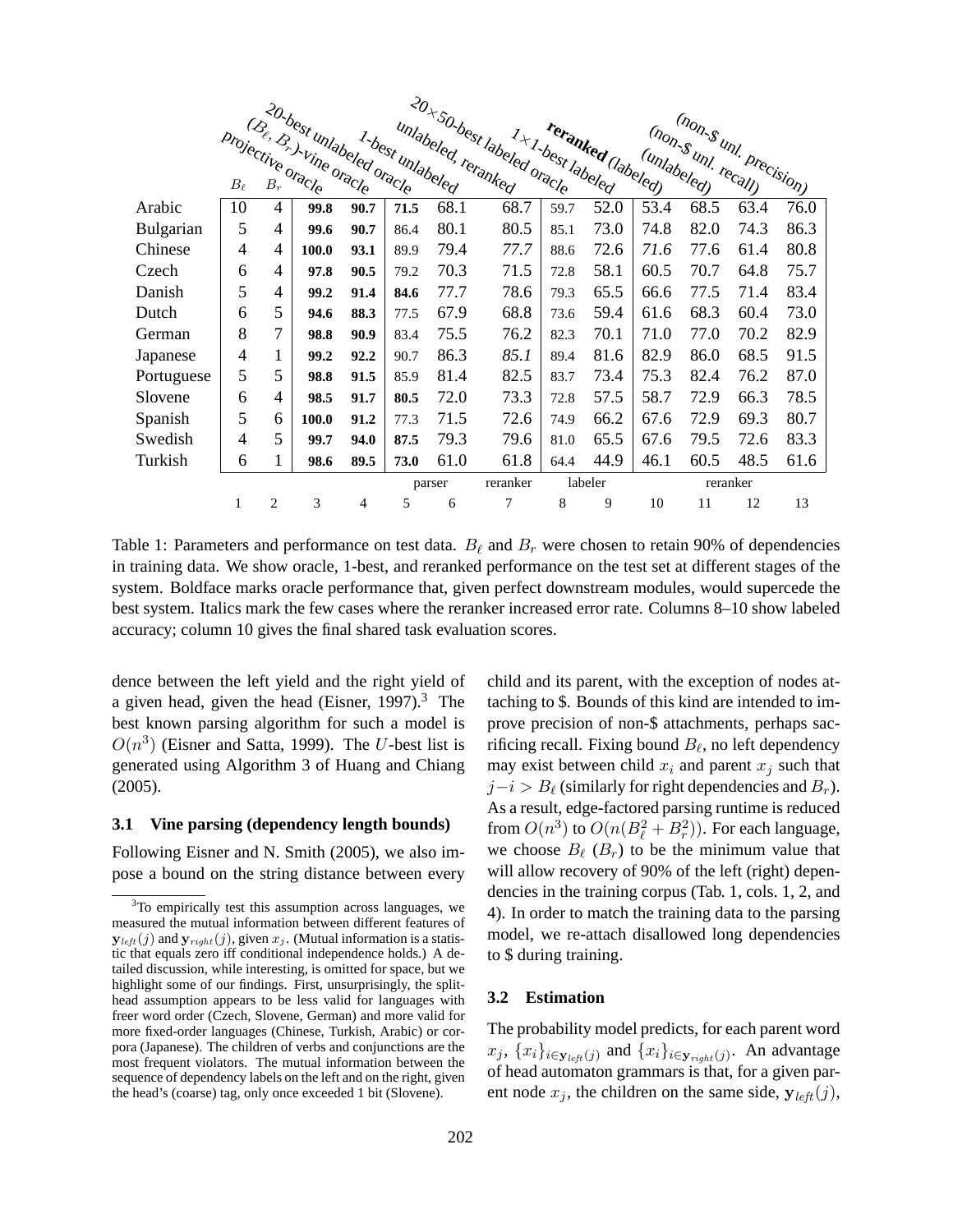for example, can depend on each other (cf. McDonald et al., 2005). Child nodes in our model are generated outward, conditional on the parent and the most recent same-side sibling (MRSSS). This increases our parser's theoretical runtime to  $O(n(B_\ell^3 + B_r^3)),$ which we found was quite manageable.

Let  $\text{par}_{\mathbf{y}}: \{1, 2, ..., n\} \to \{0, 1, ..., n\}$  map each node to its parent in y. Let  $\text{pred}_{\mathbf{y}}: \{1, 2, ..., n\} \rightarrow$  $\{\emptyset, 1, 2, ..., n\}$  map each node to the MRSSS in y if it exists and  $\emptyset$  otherwise. Let  $\Delta_i = |i - j|$  if j is i's parent. Our (probability-deficient) model defines

$$
p(\mathbf{y}) = \prod_{j=1}^{n} \left( \prod_{i \in \mathbf{y}_{left}(j)} p(x_i, \Delta_i | x_j, x_{\text{pred}_{\mathbf{y}}(i)}, left) \right) \times p(\text{STOP} | x_j, x_{\min_{\mathbf{y}_{left}(j)} j}, left) \times \left( \prod_{i \in \mathbf{y}_{right}(j)} p(x_i, \Delta_i | x_j, \text{pred}_{\mathbf{y}}(i), right) \right) \times p(\text{STOP} | x_j, x_{\max_{\mathbf{y}_{right}(j)} j}, right) \qquad (1)
$$

Due to the familiar sparse data problem, a maximum likelihood estimate for the ps in Eq. 1 performs very badly (2–23% unlabeled accuracy). Good statistical parsers smooth those distributions by making **conditional independence assumptions** among variables, including backoff and factorization. Arguably the choice of assumptions made (or interpolated among) is central to the success of many existing parsers.

Noting that (a) there are exponentially many such options, and (b) the best-performing independence assumptions will almost certainly vary by language, we use a mixture among 8 such models. The same mixture is used for all languages. The models were not chosen with particular care, $4$  and the mixture is *not trained*—the coefficients are fixed at uniform, with a unigram coarse-tag model for backoff. In principle, this mixture should be trained (e.g., to maximize likelihood or minimize error on a development dataset).

The performance of our unlabeled model's top choice and the top-20 oracle are shown in Tab. 1, cols. 5–6. In 5 languages (boldface), perfect labeling and reranking at this stage would have resulted in performance superior to the language's best labeled system, although the oracle is never on par with the best *unlabeled* performance.

#### **4 Labeling**

The second component of our system is a labeling model that *independently* selects a label from D for each parent/child pair in a tree. Given the  $U$  best unlabeled trees for a sentence, the labeler produces the L best *labeled* trees for each unlabeled one. The computation involves an  $O(|\mathcal{D}|n)$  dynamic programming algorithm, the output of which is passed to Huang and Chiang's (2005) algorithm to generate the L-best list.

We separate the labeler from the parser for two reasons: speed and candidate diversity. In principle the vine parser could jointly predict dependency labels along with structures, but parsing runtime would increase by at least a factor of  $|\mathcal{D}|$ . The two stage process also forces diversity in the candidate list (20 structures with 50 labelings each); the 1,000-best list of *jointly*-decoded parses often contained many (bad) relabelings of the same tree.

In retrospect, assuming independence among dependency labels damages performance substantially for some languages (Turkish, Czech, Swedish, Danish, Slovene, and Arabic); note the often large drop in oracle performance between Tab. 1, cols. 5 and 8. This assumption is necessary in our framework, because the  $O(|\mathcal{D}|^{M+1}n)$  runtime of decoding with an  $M$ th-order Markov model of labels<sup>5</sup> is in general prohibitive—in some cases  $|\mathcal{D}| > 80$ . Pruning and search heuristics might ameliorate runtime.

If  $x_i$  is a child of  $x_j$  in direction D, and  $x_{pred}$  is the MRSSS (possibly  $\emptyset$ ), where  $\Delta_i = |i - j|$ , we estimate  $p(\ell, x_i, x_j, x_{pred}, \Delta_i | D)$  by a mixture (untrained, as in the parser) of four backed-off, factored estimates.

After parsing and labeling, we have for each sentence a list of  $U \times L$  candidates. Both the oracle performance of the best candidate in the  $(20 \times 50)$ best list and the performance of the top candidate are shown in Tab. 1, cols. 8–9. It should be clear from the drop in both oracle and 1-best accuracy that our labeling model is a major source of error.

<sup>&</sup>lt;sup>4</sup>Our infrastructure provides a concise, interpreted language for expressing the models to be mixed, so large-scale combination and comparison are possible.

<sup>&</sup>lt;sup>5</sup>We tested first-order Markov models that conditioned on parent or MRSSS dependency labels.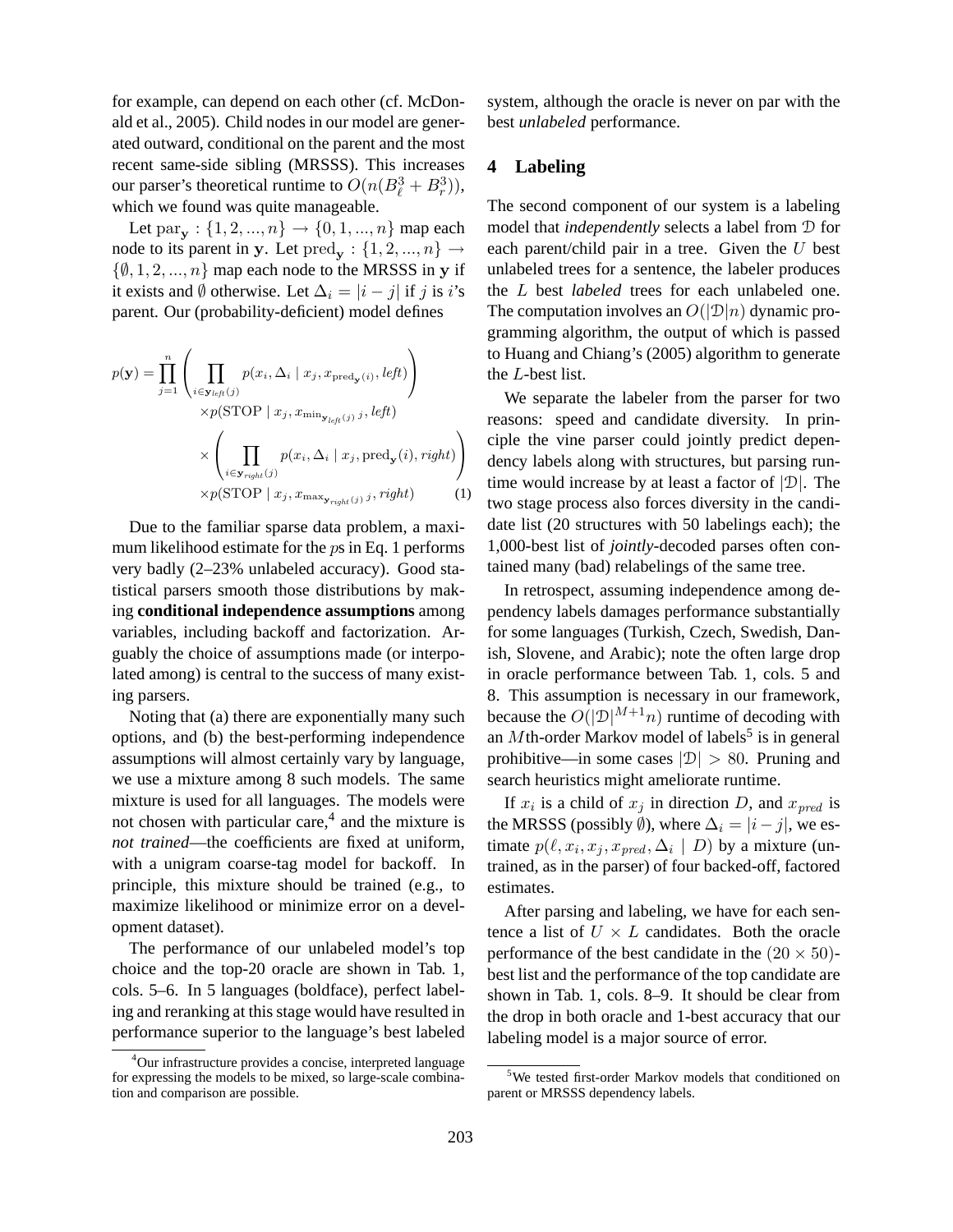### **5 Reranking**

We train a log-linear model combining many feature scores (see below), including the log-probabilities from the parser and labeler. Training minimizes the expected error under the model; we use deterministic annealing to smooth the error surface and avoid local minima (Rose, 1998; D. Smith and Eisner, 2006).

We reserved 200 sentences in each language for training the reranker, plus 200 for choosing among rerankers trained on different feature sets and different  $(U \times L)$ -best lists.<sup>6</sup>

**Features** Our reranking features predict tags, labels, lemmata, suffixes and other information given all or some of the following non-local conditioning context: bigrams and trigrams of tags or dependency labels; parent and grandparent dependency labels; subcategorization frames (in terms of tags or dependency labels); the occurrence of certain tags between head and child; surface features like the lemma<sup>7</sup> and the 3-character suffix. In some cases the children of a node are considered all together, and in other cases left and right are separated.

The highest-ranked features during training, for all languages, are the parser and labeler probabilities, followed by  $p(\Delta_i \mid t_{parent})$ ,  $p(\text{direction} \mid t_{parent})$  $t_{parent}$ ),  $p(label_{pred}, label_{succ}, subcat)$ , and  $p(\text{coarse}(t) | D, \text{coarse}(t_{parent}), \text{Between})$ , where Betw is TRUE iff an instance of the coarse tag type with the highest mutual information between its left and right children (usually verb) is between the child and its head.

**Feature and Model Selection** For training speed and to avoid overfitting, only a subset of the above features are used in reranking. Subsets of different sizes (10, 20, and 40, plus "all") are identified for each language using two naïve feature-selection heuristics based on independent performance of features. The feature subset with the highest accuracy on the 200 heldout sentences is selected.

**Performance** Accuracy of the top parses after reranking is shown in Tab. 1, cols. 10–11. Reranking almost always gave some improvement over 1-best parsing.<sup>8</sup> Because of the vine assumption and the preprocessing step that re-attaches all distant children to \$, our parser learns to over-attach to \$, treating \$-attachment as a default/agnostic choice. For many applications a local, incomplete parse may be sufficiently useful, so we also measured non-\$ unlabeled precision and recall (Tab. 1, cols. 12–13); our parser has  $> 80\%$  precision on 8 of the languages. We also applied reranking (with unlabeled features) to the 20-best unlabeled parse lists (col. 7).

### **6 Error Analysis: German**

The plurality of errors (38%) in German were erroneous \$ attachments. For ROOT dependency labels, we have a high recall (92.7%), but low precision (72.4%), due most likely to the dependency length bounds. Among the most frequent tags, our system has most trouble finding the correct heads of prepositions (APPR), adverbs (ADV), finite auxiliary verbs (VAFIN), and conjunctions (KON), and finding the correct dependency labels for prepositions, nouns, and finite auxiliary verbs.

The German conjunction *und* is the single word with the most frequent head attachment errors. In many of these cases, our system does not learn the subtle difference between enumerations that are headed by *A* in *A und B*, with two children *und* and *B* on the right, and those headed by *B*, with *und* and *A* as children on its left.

Unlike in some languages, our labeled oracle accuracy is nearly as good as our unlabeled oracle accuracy (Tab. 1, cols. 8, 5). Among the ten most frequent dependency labels, our system has the most difficulty with accusative objects (OA), genitive attributes (AG), and postnominal modifiers (MNR). Accusative objects are often mistagged as subject (SB), noun kernel modifiers (NK), or AG. About 32% of the postnominal modifier relations (*ein Platz in der Geschichte*, 'a place in history') are labeled as modifiers (*in die Stadt fliegen*, 'fly into the city'). Genitive attributes are often tagged as NK since both are frequently realized as nouns.

<sup>&</sup>lt;sup>6</sup>In training our system, we made a serious mistake in training the reranker on only 200 sentences. As a result, our pretesting estimates of performance (on data reserved for model selection) were very bad. The reranker, depending on condition, had only 2–20 times as many examples as it had parameters to estimate, with overfitting as the result.

The first 4 characters of a word are used where the lemma is not available.

 ${}^{8}$ The exception is Chinese, where the training set for reranking is especially small (see fn. 6).